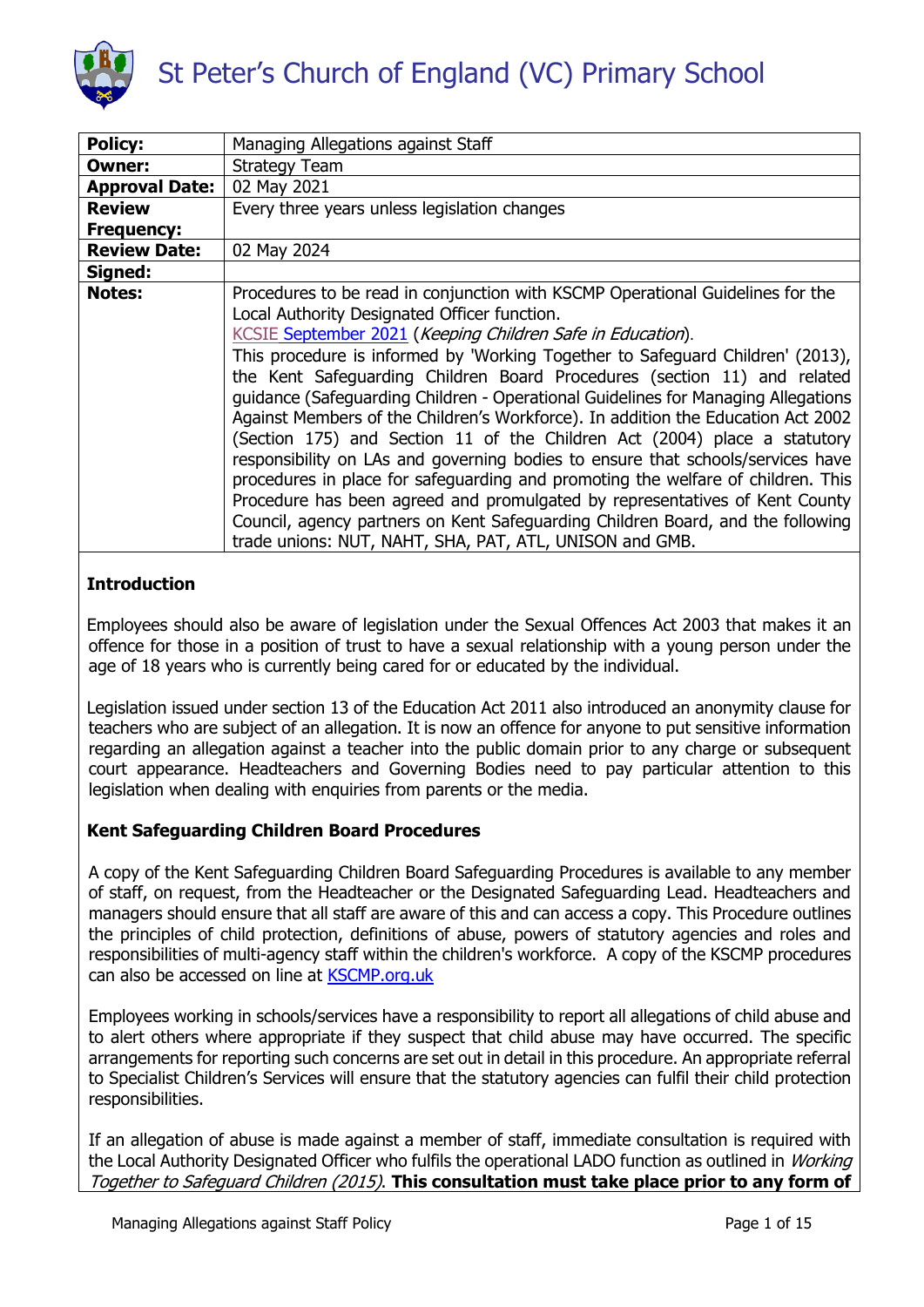

**investigation being undertaken by the school or service and before the member of staff is made aware of the allegation.** Any allegation against an employee should lead to careful consideration of the possibility of abuse and of a referral being made of any concerns to the statutory agencies if it is considered that the threshold of significant harm has been reached and a person who works with children has:

- behaved in a way that has harmed, or may have harmed a child
- possibly committed a criminal offence against or related to a child; or
- behaved towards a child or children in a way that indicates s/he poses a risk of harm if they work regularly or closely with children.

Staff also need to be aware that if their own child/children come to the attention of the statutory agencies for child protection, then issues of suitability will need to be considered by the employer (as outlined in the KSCMP Operational Guidelines).

It is the responsibility of the Head of Service/Governing Body and the Headteacher to ensure that all employees are aware of their responsibility to report any allegation or possible concern of a child protection nature. Failure to report may (a) put a child at risk and (b) imply a breach of the employee's contractual duty. Staff must be aware of this procedure, understand their responsibilities and know where in the school/service a copy of the procedure is to be found.

A child who reports that he/she may have been abused by an employee of the school/service, must be carefully listened to in all circumstances. 'Listened to' means just that; on no account should suggestions be made to a child as to alternative explanations for his/her worries; neither should any member of staff attempt to question the child as part of any investigation, as this could lead to primary evidence for any future investigation being compromised.

Staff cannot promise total confidentiality to pupils who disclose allegations. Staff should make this clear to children who approach them, whilst also offering reassurance that they have a right to be heard and that their allegation will be taken seriously.

All Kent County Council employees, in addition to those employed to work in schools have a duty to assist the statutory child protection investigation agencies by ensuring any possible allegation or concern is reported to an appropriate person and by co-operating with any investigative process, if/when required.

Employees must be aware of the need to avoid impeding an investigation, e.g., by publicising the allegation or providing the opportunity for evidence to be obscured or destroyed. In cases where the Police or the Crown Prosecution Service have decided against a criminal prosecution, staff employed in Kent schools/services must continue to co-operate fully with any internal disciplinary investigation that may follow.

All risk assessments and responses to concerns undertaken as part of this procedure will be conducted in a reasonable, proportional and transparent manner. The procedure will be applied fairly and transparently in line with KCC's Equality of Opportunity Policy and Disability Discrimination Legislation.

# **Role of Respective Agencies in an Investigation**

There will be three possible types of investigation:

By Social Services and the Police under Section 47 of the Children Act 1989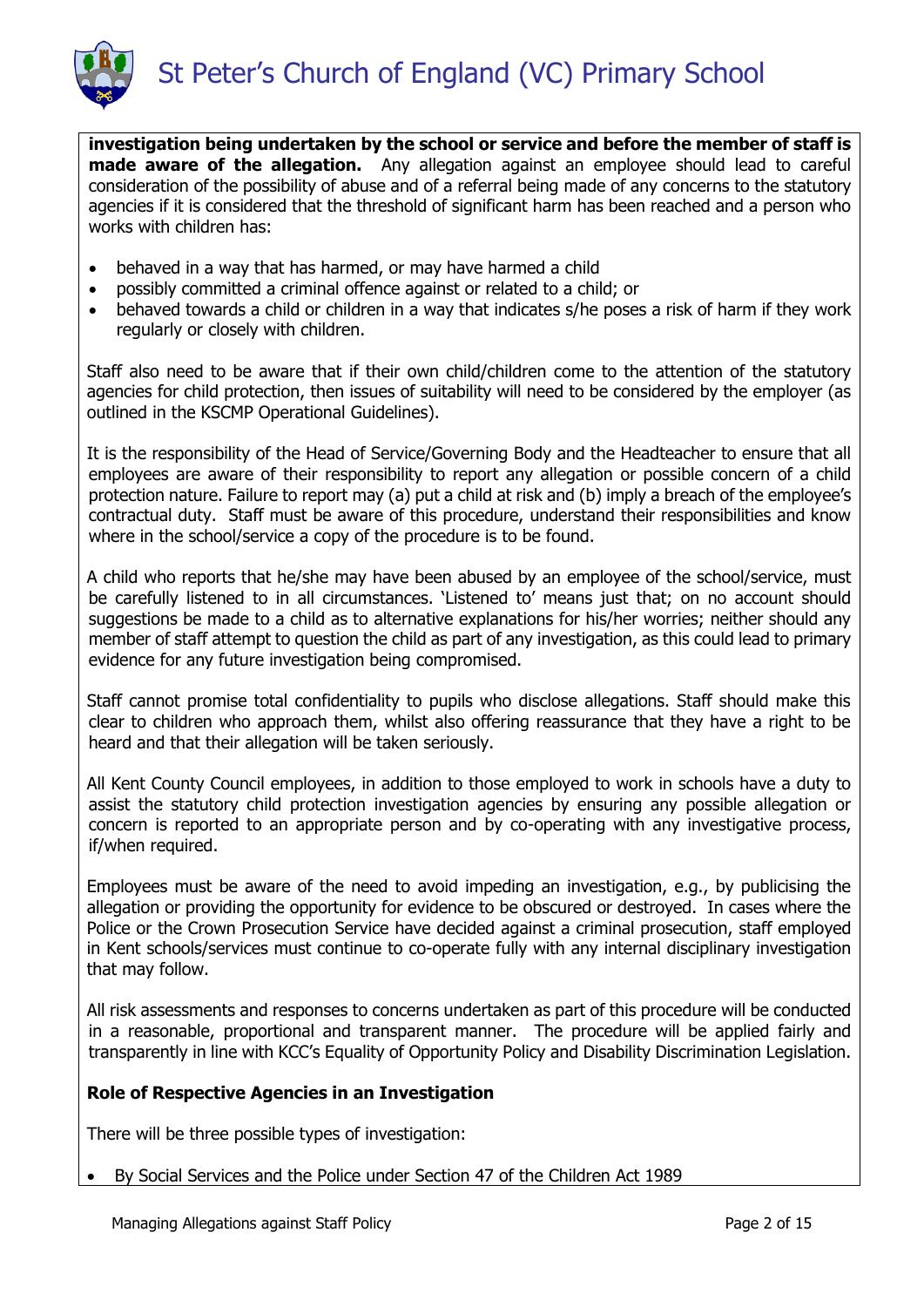

- By the Police under criminal law, and:
- By the school/LA in line with staff disciplinary procedures.

Any disciplinary process should be clearly separated from the child protection or criminal investigations. The disciplinary process may be informed by these other investigations and in some circumstances the child protection agencies might decide to make a **recommendation** about suspension or other protective action as a result of a strategy discussion. The child protection or criminal investigation has different objectives from the disciplinary procedure and the two processes should not be confused.

### **The Role of Specialist Children's Services**

Specialist Children's Services has a duty to investigate cases where there is reasonable cause to believe that a child has suffered, or is likely to suffer, significant harm. On receiving a referral relating to an allegation against a member of staff which reaches the threshold of abuse, SCS (Central Referral Unit unless child is an open case)) will call an initial strategy meeting in line with KSCMP procedures. This meeting will define whether a joint investigation is necessary under section 47 of the Children Act 1989.

At any point during a subsequent investigation, SCS and the Police may agree that the investigation be terminated. This will either be because enquiries lead them to a conclusion that the child has not suffered the alleged harm or they are satisfied, where harm has occurred, that there is no likelihood of it recurring.

Such decision will be ratified at an outcome strategy meeting with recommendations for further action by the employer as appropriate. (ie conducting an internal disciplinary investigation). It is important to recognise that the purpose of the child protection investigation is to determine, on the balance of probability whether a child has suffered significant harm (abuse) and, if so, to eliminate the likelihood of further abuse.

The staff undertaking child protection investigations on behalf of the SCS are trained and experienced in doing so. They will handle cases sensitively and professionally, so that a thorough, independent investigation can be undertaken.

#### **The Role of the Police**

The Public Protection Unit of the Kent Police comprises a team of officers specialising in child protection. The officers are specially selected and trained for working with vulnerable persons and they will undertake most interviews with children in line with Achieving Best Evidence procedures.

In the event of an allegation being made against a member of staff, it is possible that they will be invited for interview at a police station or arrested by Kent Police. In these circumstances the member of staff should be able to access free legal advice. Normally the interview and/or arrest will not take place on school premises.

The Police are responsible for investigating allegations which indicate that a crime has been committed. The Crown Prosecution Service will then take any decision on whether or not to formally prosecute based on the strength of evidence and the public interest test.

### **The Role of the Local Authority**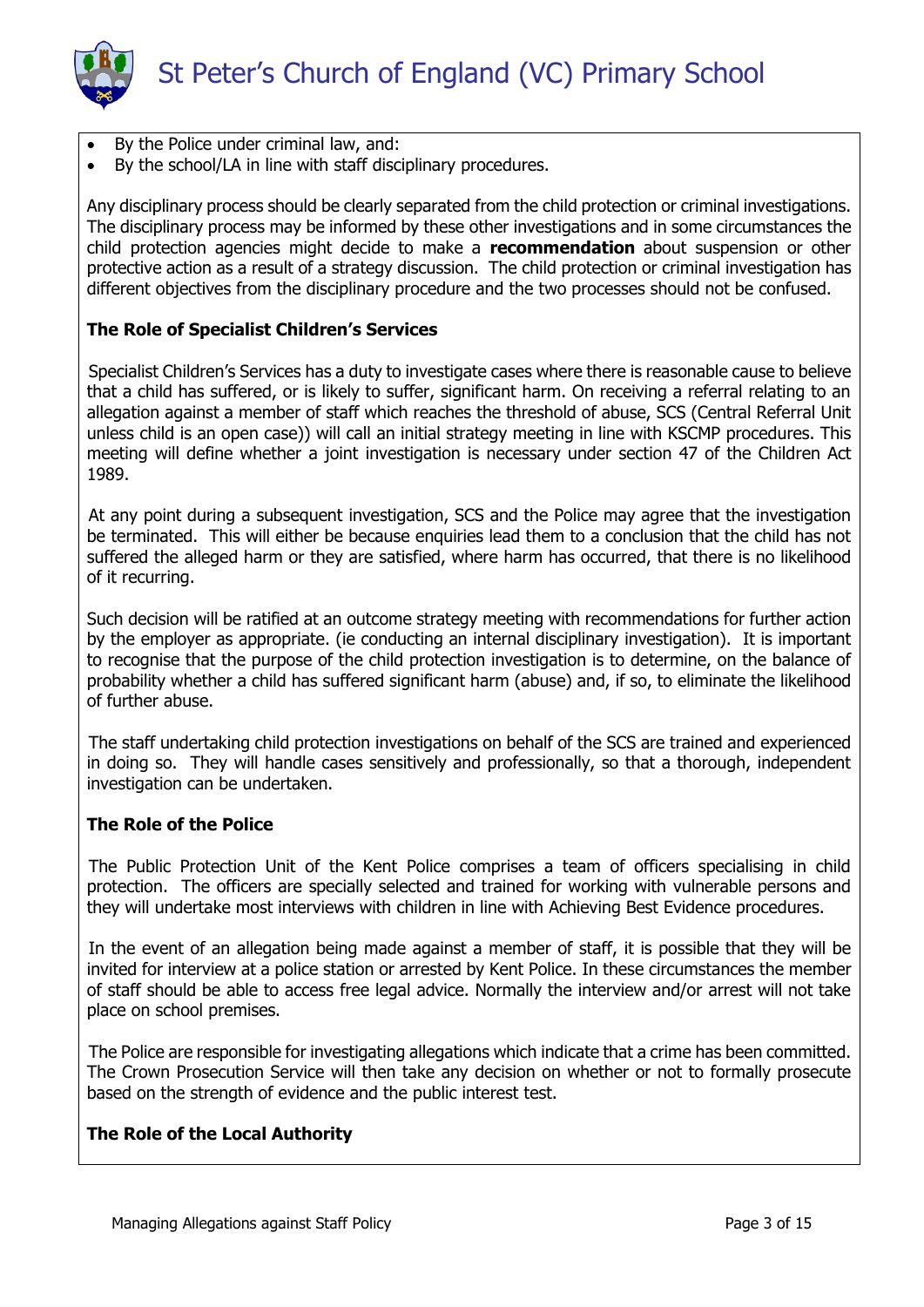

The Local Authority Designated Officer is responsible for the oversight and management of allegations. Any allegation against a member of staff must be reported immediately to the Area LADO who fulfils the function at a local level. This consultation will determine whether the allegation reaches the threshold of **significant harm** to justify a referral to SCS. The LADO may wish to consult with colleagues in Social Care if there is any doubt about the need to refer the matter.

If the consultation discussion determines that the allegation does meet the criteria for referral to SCS as a child protection concern, the LADO will provide support to the school/service in making the referral and throughout the subsequent process as required.

The LADO will attend any strategy meetings that are convened and liaise closely with the school/service and the Personnel Consultant representing the Authority or the school. The LADO will also ensure that other key LA officers are informed according to the circumstances of the case and this may include the Press Office in certain circumstances that are likely to attract media interest.

Should it be determined at the initial point of consultation with the LADO that the allegation does not meet the threshold for a child protection referral to social care, then the LADO will advise on further action that may be taken by the school/service in investigating the matter internally in line with the staff disciplinary procedures. This will again require close liaison with the personnel provider. The Education Safeguarding Team would not normally be involved in an internal management investigation unless the role of expert witness or investigating officer was specifically commissioned by the school or service. In such circumstances the roles need to be clearly defined in terms of objectivity and impartiality.

# **The Role of the School/Service**

The school/service has a duty to co-operate fully with an investigation undertaken by the Police and SCS under section 47 of the Children Act 1989 and the LADO will provide support throughout this process. School staff have a key role in reassuring and supporting the child who is the alleged victim. Employers also have a duty of care to the member of staff who is the subject of the allegation and support will be facilitated in line with the staff disciplinary process.

The task of investigating the allegation under disciplinary procedures is set out below and is separate from the investigations conducted by Social Services and the Police.

**Under no circumstances should the school/service initiate an internal management investigation into an allegation against a member of staff until a consultation has taken place with the Local Authority Designated Officer. Internal management investigations should only be pursued once the Police have concluded their involvement or it has been deemed unnecessary to refer the matter to refer the matter for section 47 investigation at the initial consultation with the LADO due to the allegation not reaching the significant harm threshold of abuse.** 

**In exceptional circumstances it may be possible for a criminal investigation and an internal investigation to run concurrently but this should only be in the most severe of cases after discussion with the Police to ensure that primary evidence is not compromised. This matter is more straightforward when the member of staff has pleaded guilty to an offence.**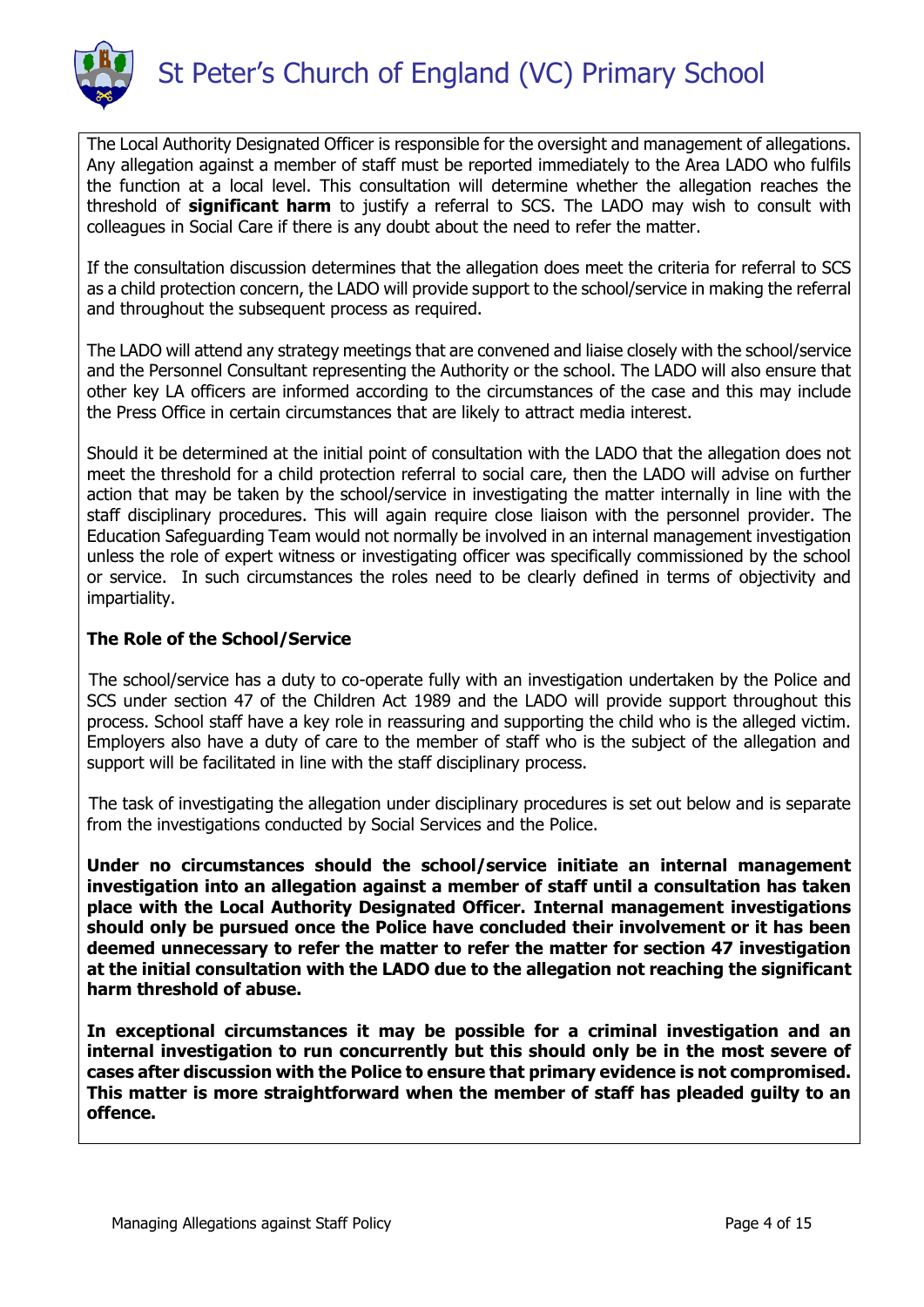

The school or service has a statutory duty to comply with Child Protection Procedures and this will include ensuring that all staff are familiar with the process and understand their responsibilities to report a concern. **When in doubt – consult.**

# **Reporting an Allegation of a Concern**

When a complaint of abuse is made against an employee on behalf of a child there should be immediate consideration of whether a child or children is/are at risk of significant harm and in need of protection.

Any employee who becomes aware of a possible allegation or concern of a child protection nature must take immediate steps to ensure the matter is reported to the Headteacher/Head of Service or the school's Designated Safeguarding Lead. In the event that neither the Headteacher/Head of Service or the DSL is available then the matter should be reported to the Deputy. Individuals with concerns must be encouraged to report this as quickly as possible and to the most senior person available at the time. An investigation may be impeded if a concern is reported late and/or is communicated through several individuals before Headteacher/Head of Service or DSL, and it is important that the school establishes at this stage who the lead contact will be for liaison purposes.

In the event that the allegation or concern involves the DSL then the matter must be reported directly to the Headteacher. **Should the allegation or concern involve the Headteacher then the matter must be reported to the DSL who must also refer the matter to the Chair of Governors. In cases where the Headteacher is also the DSL (as in many Primary Schools) the matter should be reported to the Chair of Governors**. If the allegation is against the Head of Service (HOS) then the matter should be reported to the relevant Director within E&YPS. At all times any report of any allegation or possible concern will be dealt with in the strictest confidence, and if necessary staff can raise concerns directly with the Principal Officer (Safeguarding in Education) with full protection under the Public Disclosure Act 1998 ('Whistle-blowing'). The Education Safeguarding Team can also provide advice and support to Chairs of Governors when an allegation has been made against the Headteachers.

**In all cases, the Headteacher/Head of Service, (or the DSL in cases where the Headteacher is involved), must have an immediate preliminary consultation about the allegation or concern with the LADO who will advise on further action in accordance with this procedure as appropriate. This is not the beginning of an investigation, but part of the basic information gathering process. This advice will include who should be made aware that an allegation or concern has been raised.**

The reporting member of staff, i.e., Headteacher/Head of Service, DSL, individual employee or governor must also seek the advice of their Personnel Services Provider regarding issues of process, responsibilities and communication.

Voluntary Aided Roman Catholic Schools should also inform the Archdiocese of Southwark Kent Schools' Commission and Voluntary Aided Church of England Schools should also inform the Canterbury or Rochester Diocesan Board of Education; the appropriate Director within Education is the contact in each case.

It is important that the member of staff reporting the concern acts quickly. Establishing whether an allegation warrants further investigation or consultation is not the same as forming a view on whether the allegation is to be believed. **The Headteacher/Head of Service or any other employee or governor to whom an allegation has been reported**, **is not expected to investigate the**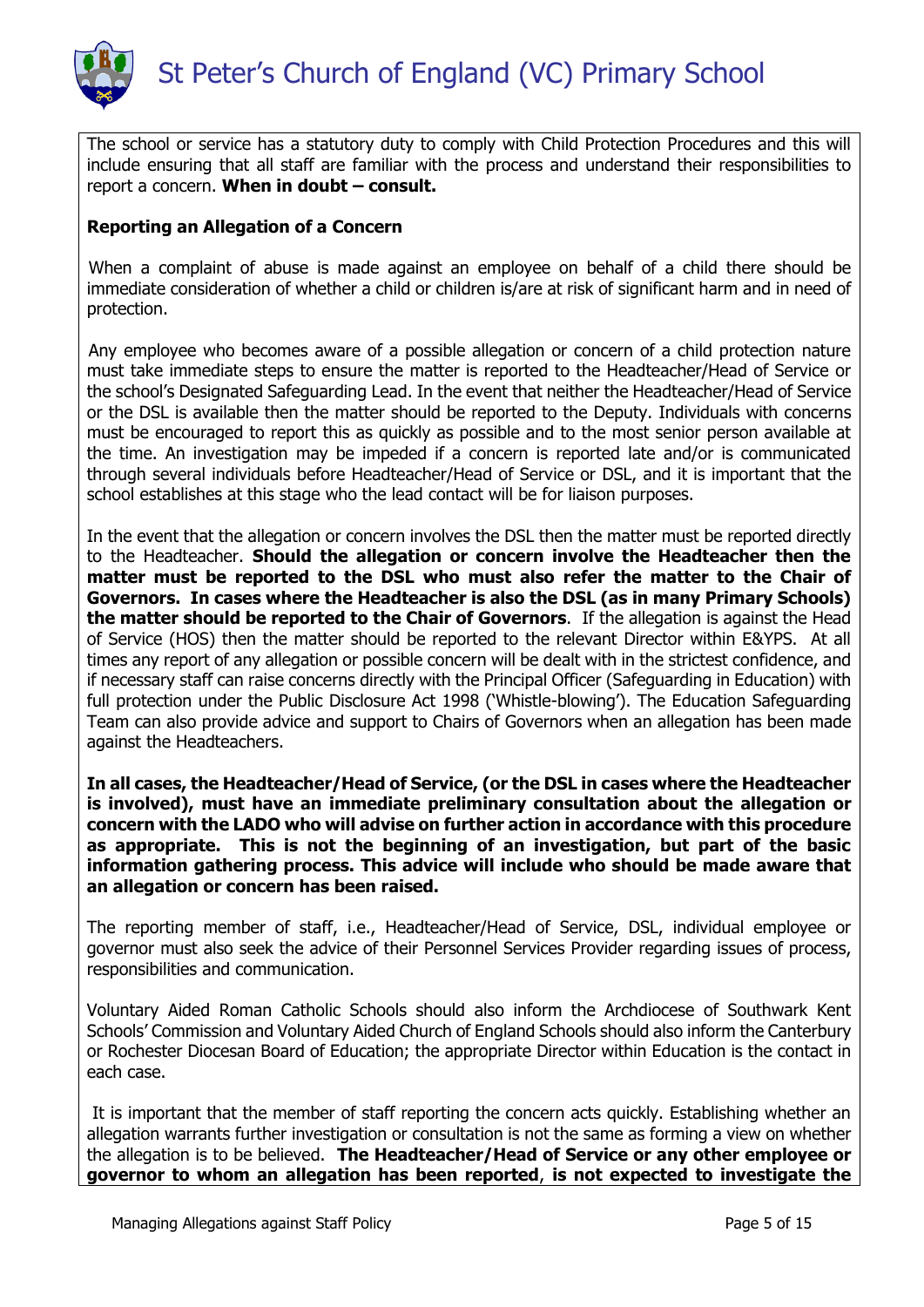

**allegation, or interview pupils, but to assess, after consultation with the LADO how the matter will proceed. Confidentiality must be maintained throughout this stage in order that any subsequent investigation is not prejudiced and that the interests of all parties are protected.**

Where the allegation relates to the use of physical intervention to restrain a pupil (Section 93 of the Education and Inspections Act 2006 enables school staff to use such force as is reasonable to keep a situation safe), the Headteacher/Head of Service should consult with the LADO in the first instance as this may be appropriately managed within the school. It is important for this consultation to take place to demonstrate that the school has acted in an open and transparent manner in establishing if the allegation meets the threshold for referral. An allegation of assault beyond the use of reasonable force however, would need to be referred to SCS as a child protection matter.

# **Considering whether Suspension is Appropriate**

The suspension of an employee, particularly in situations of potential child protection allegations will have a significant impact on the individual and therefore it is essential that the facts of the case, as they are known and alternative courses of action are carefully considered in deciding whether to suspend. The specific arrangements for the suspension of staff are set out in the school's/KCC disciplinary procedure (reference document: Discipline at Work 2003), but it should be recognised that suspension is a neutral act to protect the interests of both parties and not an assumption of guilt. It is also essential that the Disciplinary Procedures are followed in terms of providing appropriate support to the individual throughout the period of suspension.

The decision to suspend is taken by the Headteacher and/or the Governing Body and not by the Police or SCS. However, Social Care, in collaboration with other agencies, may advise the Directorate and the school of any action recommended to ensure the protection of children, protection of employees and safeguarding of information.

In the event of the suspended member of staff living in school accommodation on site, then alternative arrangements will need to be negotiated in the best interests of the children, the school and the member of staff concerned.

Being suspended or asked to refrain from work can give rise to great anxiety for the individual subject to the allegations. They may fear that colleagues and others within the school/community will have interpreted the very act of suspension as an indicator of presumed guilt from an early stage, and may feel particularly isolated and vulnerable.

Any member of staff subject to an allegation should be encouraged to seek advice and support at the earliest opportunity from their professional association or trade union. It must also be acknowledged that the whole school/community may be affected by a staff member's suspension, and consideration should be given to necessary support strategies to address this.

The need for support is equally applicable when considering a staff member's return to work. Suspension should be retained for as short a length of time as possible and if it is agreed a staff member is to return to school/work, careful planning needs to take place as to how this situation can be managed as sensitively as possible.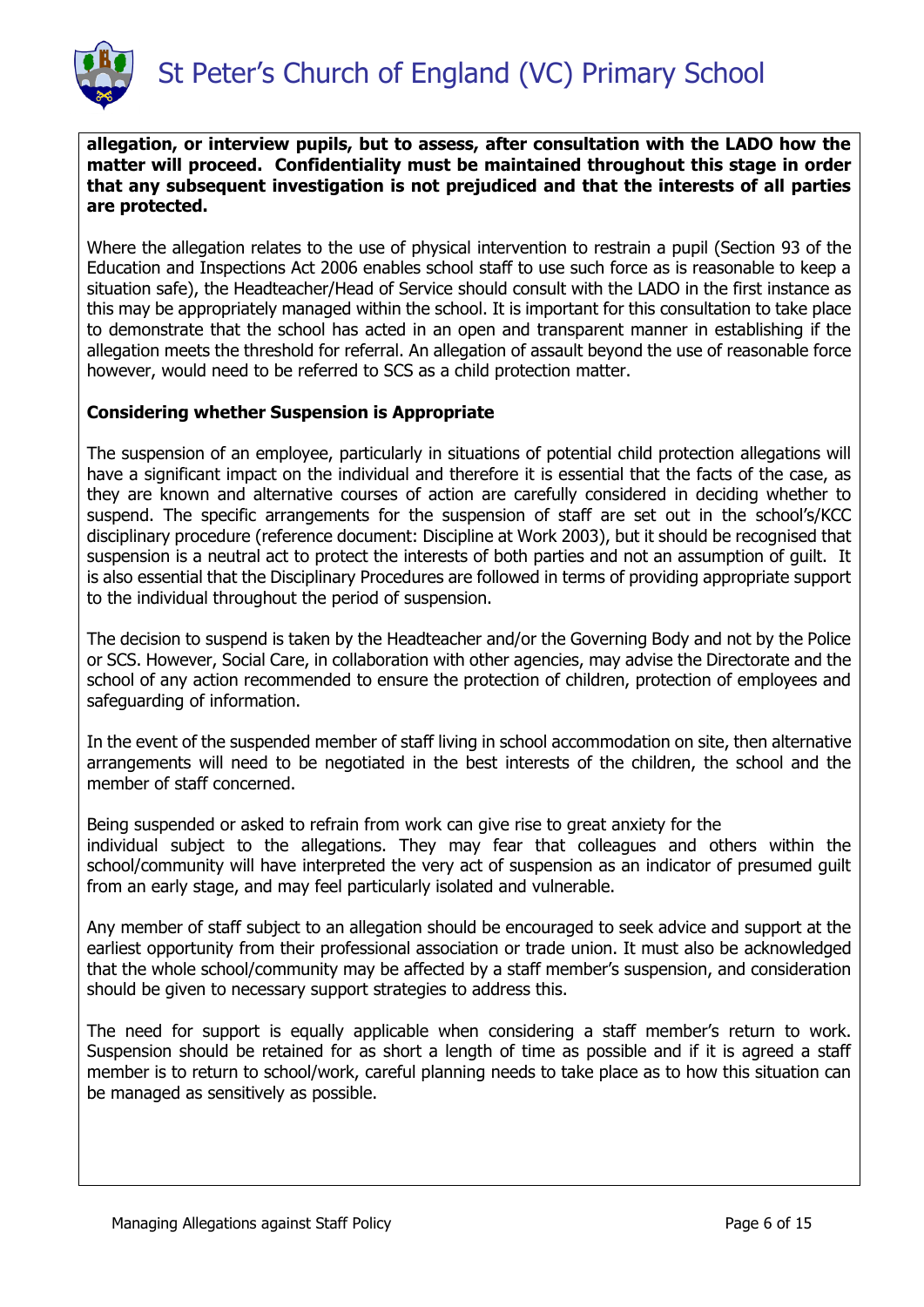

### **Initial considerations**

It may not be immediately obvious that suspension should be considered, and this course of action sometimes only becomes clear after information is shared with, and discussion had, with other agencies.

In some cases, early or immediate suspension may impede a Police investigation, and therefore the decision whether to suspend may have to be delayed until sufficient evidence has been gathered. Suspension should be avoided in such cases wherever possible and should not be seen as an automatic response to an allegation. This applies to the possible suspension of Headteachers as well as other staff. Suspension should only follow after discussion with the lead officer. The decision to suspend remains the responsibility of the Headteacher or Governing Body (for schools) and the relevant Director (LA staff).

When considering suspension, it is important to have regard to the following factors:

- The nature of the allegation
- Assessment of the presenting risk
- The context in which the allegation occurred
- The individual's contact with children
- Any other relevant information
- The power to suspend
- Alternatives to suspension

Suspension should only be applied if one or more of the following grounds apply:

- A child or children would be at risk
- The allegation is so serious that summary dismissal for gross misconduct is possible
- It is necessary to allow any investigation to continue unimpeded

#### **Alternatives to suspension**

While weighing the factors as to whether suspension is necessary, available alternatives to suspension should be considered. This may be achieved by:

- Leave of absence
- Undertaking different duties which do not involve direct contact with the individual child or other children
- Providing a classroom assistant or other colleague to be present throughout contact time.

If the member of staff is not based in a school then an alternative may be to:

- Undertake office duty
- Undertake non-contact tasks only

### **Action Plan**

The Children Act 1989 established the principle that the interests of the child are paramount. This, however, must be considered alongside the duty of care to staff. Any individual subject to allegations should, regardless of the decision to suspend or otherwise, be offered welfare support. Where possible, a means of monitoring the take up and effectiveness of welfare support without compromising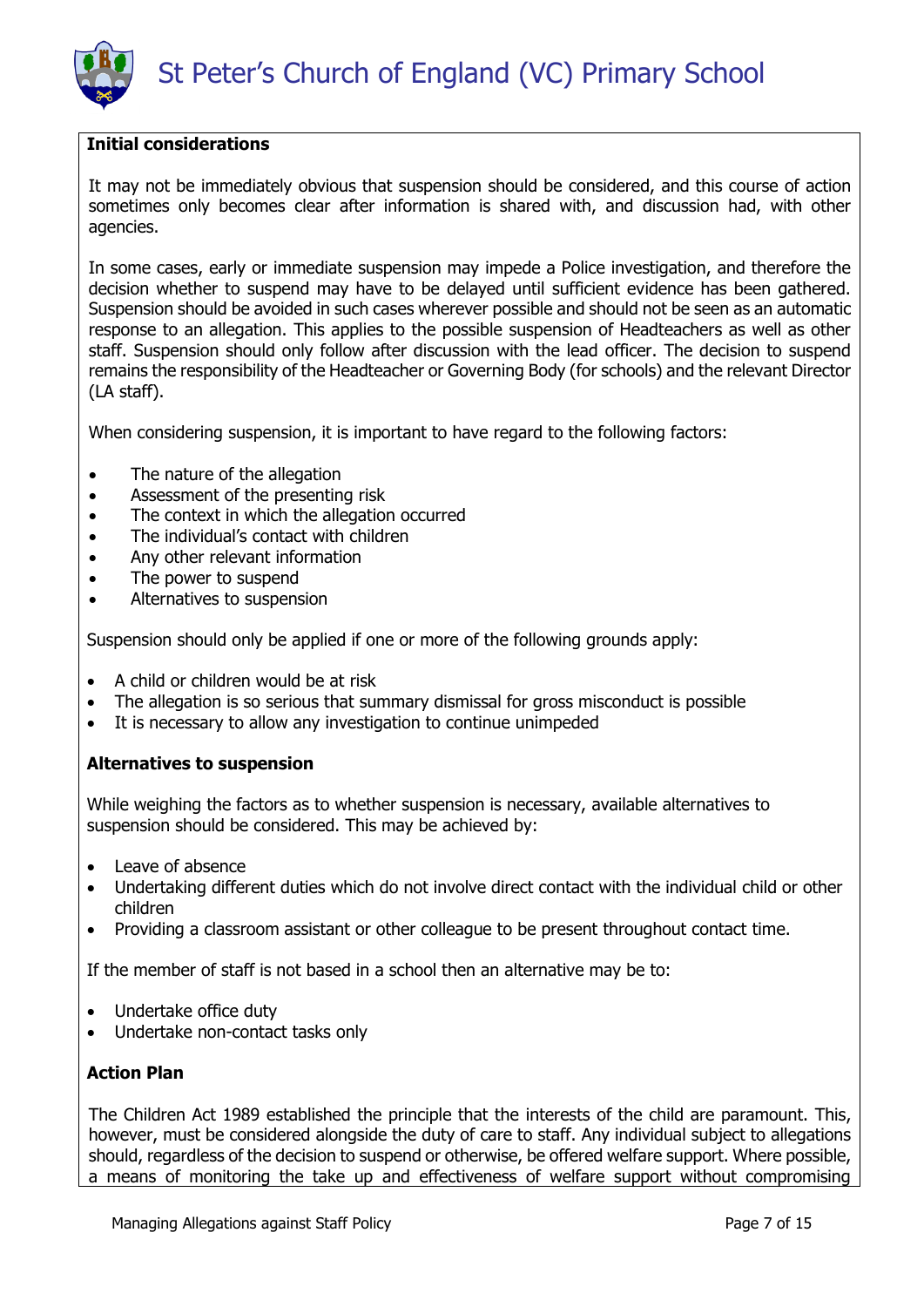

confidentiality or trust should be sought. Where suspension is being considered, the duty of care requires the Head Teacher/Head of Service to ensure that appropriate support is available to the member of staff. In the case of an allegation against the Head Teacher, this responsibility lies with the Chair of Governors (or nominated Chair). Agreement must be reached with education personnel (and police where appropriate) as to how information will be shared and contact maintained with the member of staff throughout the investigative process. This should include agreement as to:

- How the member of staff will be kept updated about the progress of the investigation,
- How support and counselling are to be offered: and
- How links will be maintained with the school so that the staff member is kept
- informed of other matters occurring within the school.

# **Confidentiality**

The Head teacher, Chair of Governors (or nominated governor) and LA officers have a responsibility to safeguard confidentiality as far as is possible. Sensitive information must only be disclosed on a need to know basis with other professionals involved in the investigative process. Other people may become aware of the allegation and may not feel bound to maintain confidentiality. Therefore, consideration should be given on how best to manage information, particularly in relation to who should be told what, when and how. This is particularly relevant in respect of parents, carers and the media in light of new legislation and the anonymity clause (referenced in 1.4)

# **Planning and Recording**

It is essential to record the decisions reached and the rationale behind them. Records should also be made of the agreed action and strategies to manage the situation. The plan should clearly indicate the following:

- Any restrictions to normal contact or activity,
- Issues of contact with children,
- Arrangements for monitoring and welfare support in relation to the member of staff.
- Monitoring the support available for the child.

It is important for the LA lead officer to keep a record of the actions taken in the course of the investigation and, where relevant, the process and conclusion of suspension is undertaken as quickly and fairly as possible. If individuals have specific tasks or responsibilities to carry out, this should be noted and followed up. Agreed strategies for managing and sharing information should be included here. In addition, the member of staff should be informed of the decisions taken at the earliest opportunity.

# **Disciplinary Action**

No action under the disciplinary procedure should be taken in circumstances which might interfere with the criminal investigation. Child protection and criminal investigations shall be treated as paramount and any further action under disciplinary procedures may therefore have to await full completion of the child protection and criminal investigations, but will be undertaken as soon as possible.

Once any child protection investigation has been completed and the matter is not proceeding to court, a decision should be taken by the appropriate person in the school/service, as whether to investigate under the disciplinary procedures. The school/service will need to consult with its Personnel Provider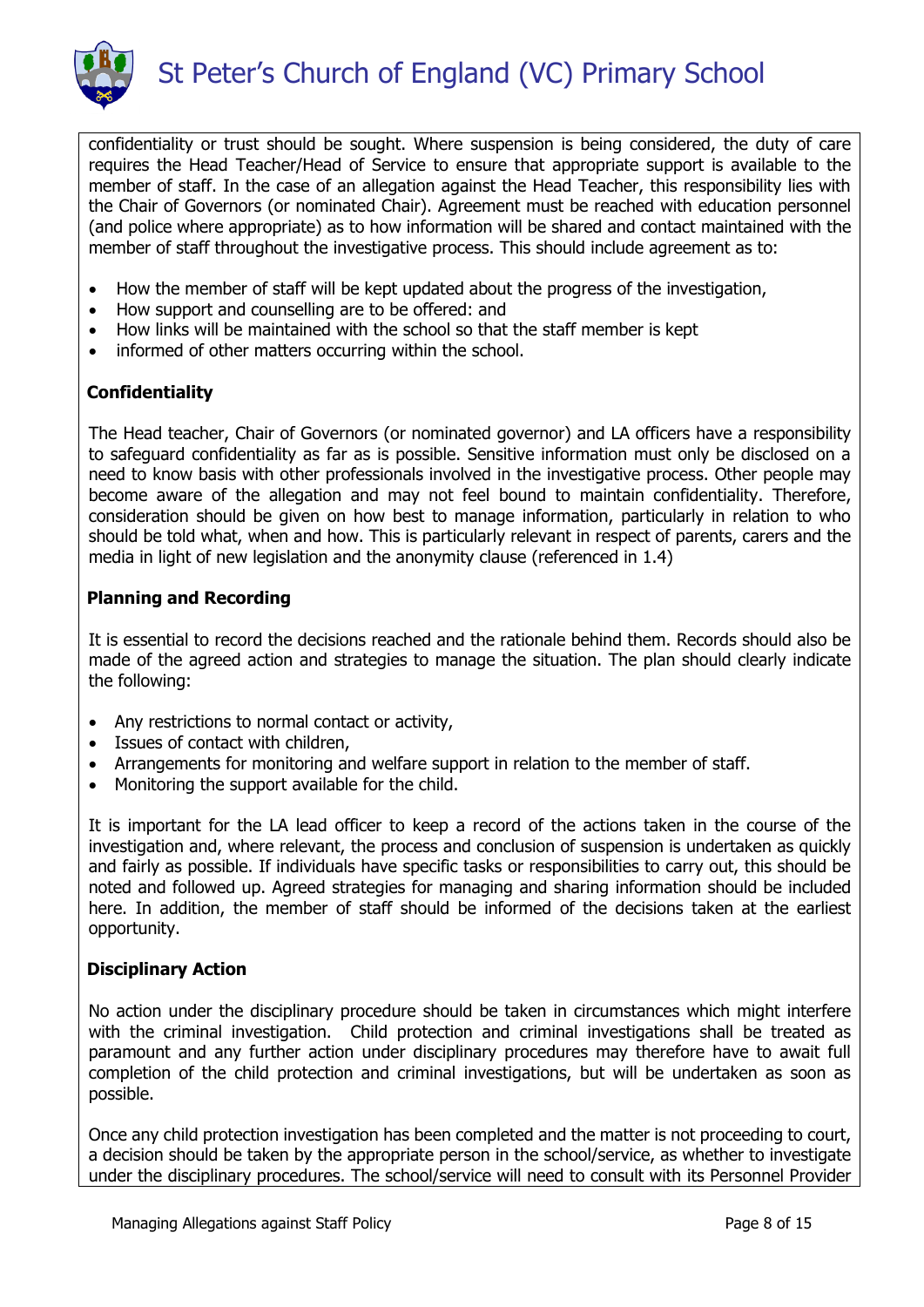

prior to reaching a decision on this. In addition the school or service must seek advice from the LADO in all cases if the safeguarding of children's welfare remains an issue within the school/service.

At the request of the Governing Body/Assistant Director, a nominated representative may be appointed to conduct the investigation where it is inappropriate for the Headteacher/Head of Service or other member of the school's leadership group to do so, e.g., where the Headteacher/Head of Service knowledge might prejudice a fair hearing, where he/she is implicated or when the Governing Body believes it is in the best interests of the school. The investigation will be undertaken in accordance with the school's disciplinary procedure (see separate document).

The position of the employer, in coming to a reasonably held view is not analogous with the decision to be made by a criminal court. The employer is able to come to a reasonably held view **'on the balance of probability'**. The disciplinary investigation must gather evidence objectively establishing the facts where possible and follow the principles of fairness, reasonableness and natural justice.

Where allegations of child abuse are received against an employee at the school, the LADO will take responsibility for ensuring that relevant information, as defined by the Investigating Officer, resulting from a child protection investigation is made available to the school's/service Personnel Consultant and the Headteacher/Head of Service (where appropriate), in order to inform a decision about a possible disciplinary investigation.

Evidence derived from the child protection investigation or criminal investigation (e.g., statements, exhibits, video-recorded interviews with children) may be available for use in subsequent disciplinary proceedings, particularly where the witnesses are the same. If access is sought to such material a formal application should be made via the LADO to Kent Police in line with the agreed protocol. (It should be noted that the Branch Crown Prosecutor will be cautious about releasing any prosecution material until the criminal proceedings have been concluded and will only consider doing so upon a valid request being made in writing.)

Where no criminal prosecution is pending or intended, advice from the Kent Police Solicitor's Department on the release of material should be sought through the LADO who has established a protocol with the Kent Police on behalf of the LA to ease this process. Witnesses may include Police Officers and social workers who have interviewed the children. SCS should usually release the minutes of strategy meetings and, where necessary, provide additional reports. (Protocol for release of evidence is included in Appendix.)

Whether it is appropriate to call children as witnesses will depend on their age, understanding and capability. However, the attendance of children at any hearing would be in extremely unusual circumstances and will only occur following careful consultation with all interested parties including the parents of the children.

If a decision is taken to proceed with a disciplinary investigation, the employee should be informed, in writing, as required under the disciplinary procedure. It is advisable to confirm this position in a meeting with the employee and their representative.

If a decision is taken not to proceed with a disciplinary investigation, the employee should be invited to a meeting with a union representative or workplace colleague, to explain the circumstances of the decision and confirm this in writing.

Those involved in the investigation of the complaint or the continuing management of the situation at the school cannot hear consequent disciplinary cases, since they may receive information that may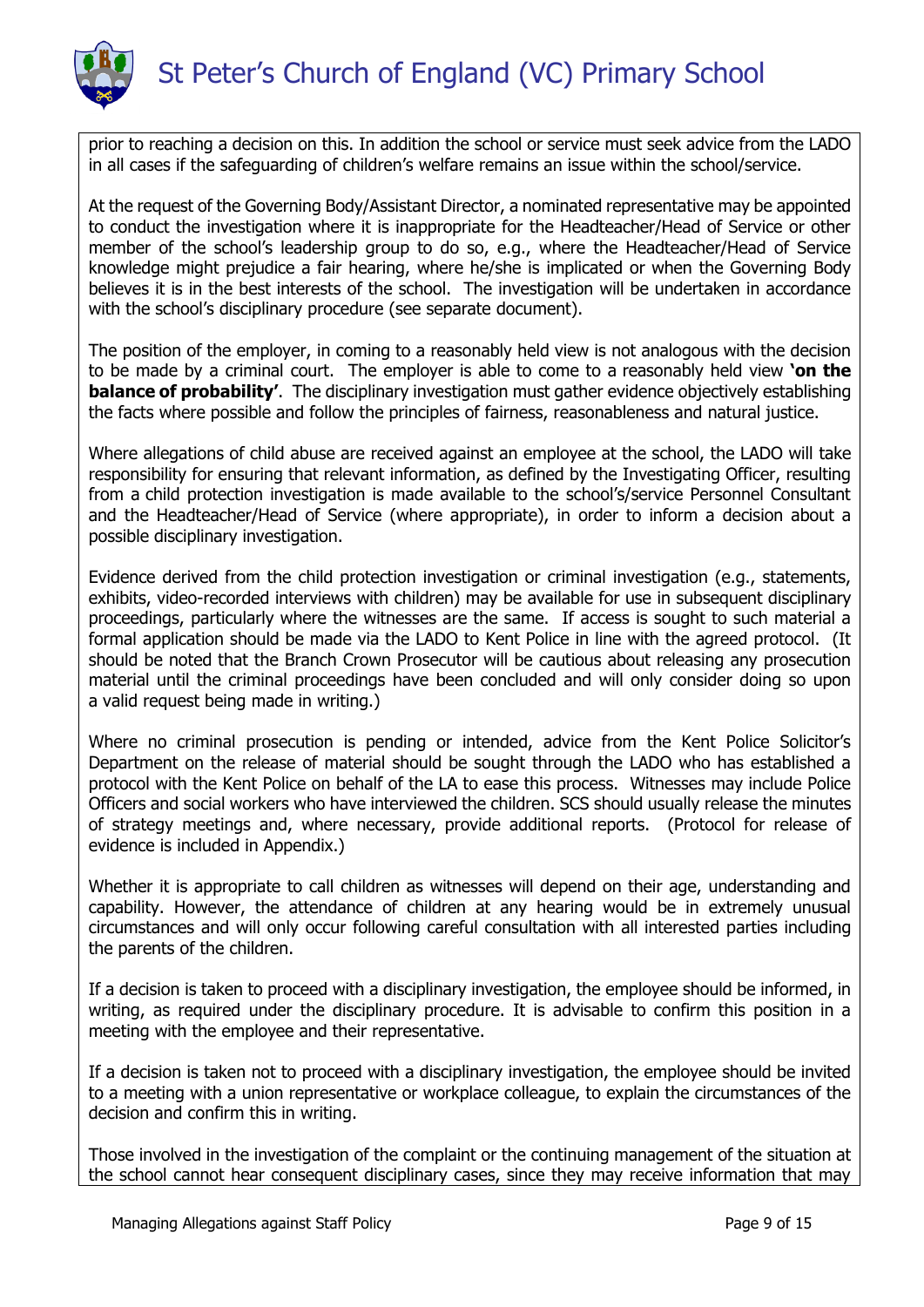

prejudice a fair hearing of the complaint. Governors who are to hear disciplinary appeals must not be involved in the investigation of the complaint or the disciplinary hearing.

The school/service will need to make appropriate arrangements to notify the parent/guardian of the children of the outcome of the investigation/hearing and will take advice from the Personnel provider and the LADO regarding the nature of information that can be disclosed.

# **Time-scales**

DfE guidance states that "the quick resolution of the allegation should be a clear priority to the benefit of all concerned. Any unnecessary delays should be eradicated."

- If the nature of the allegation does not require formal disciplinary action, the Headteacher should institute appropriate action within **3 working days.**
- If the evidence indicates that a disciplinary hearing may be required then the process will be completed as quickly as possible and without unavoidable delay within the requirements and timescales of the school's adopted disciplinary procedure. The employee must be kept regularly informed of the progress in this event.

# **Referral to the Disclosure and Barring Service**

The Secretary of State's powers to bar or restrict a person's employment are contained in section 142 of the Education Act 2002. The relevant regulations, setting out the procedure to be followed now sit under the Vulnerable Groups Act 2006 ( List 99 was replaced by the ISA Barring list which in turn has now been replaced by the **Disclosure and Barring Service)**

A relevant employer, or agent (eg a teacher supply agency), is required to provide a report to the DBS where they cease to use a person's services, or a person is dismissed or resigns before a disciplinary process is completed, because they are considered unsuitable to work with children, as a result of misconduct, or because of a medical condition that raises a possibility of risk to the safety or welfare of children. **A compromise agreement does not override the statutory duty to report the matter and such an arrangement should not be considered if the concern was of a safeguarding nature.**

These reporting arrangements apply to anyone who works in a school, including volunteers, regardless of what they do. They also apply to staff convicted of a criminal offence against children outside the work setting, when notification may be through the police.

Anyone subject to a direction under section 142 of the 2002 Act given on the grounds that they are unsuitable to work with children is also disqualified from working with children. 'Work' includes people in unpaid employment, employed under contract, people undertaking work experience and volunteers.

There is an additional requirement that residential special schools report such matters to Ofsted. It is the responsibility of the employing body to make this referral, and to inform the individual of its' statutory duty to do so.

Further information on the Disclosure and Barring Service and the process of referral to the barring list can be found at www.homeoffice.gov.uk/dbs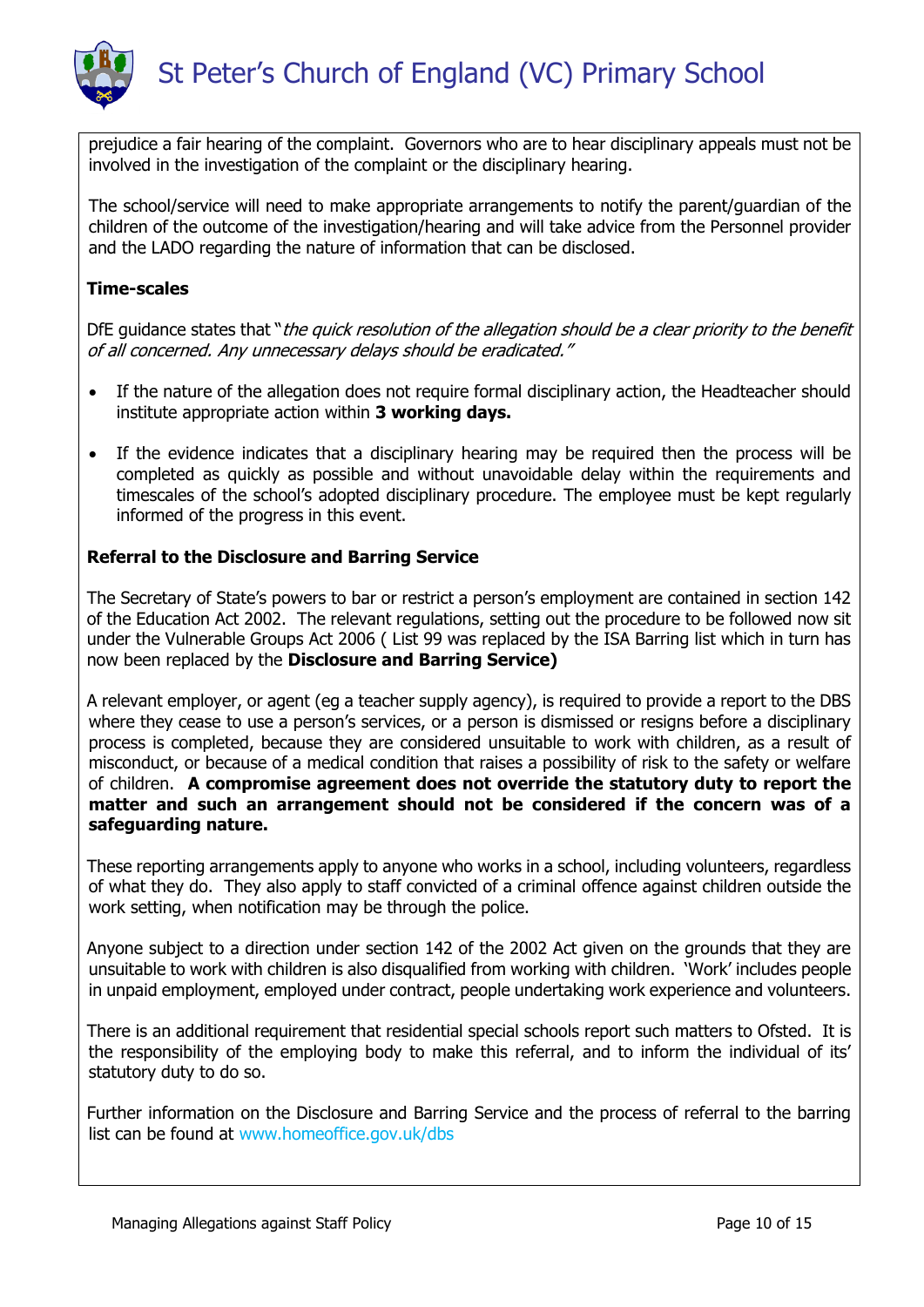

### **Retention of Records**

If the matter being investigated is dropped due to insufficient, inconclusive evidence or false allegations all papers during the investigation will be destroyed but it may be appropriate to keep a confidential note of the concerns and the action taken.

The Information Commissioner Code of Practice: Employment Records 2002 states that **"records of allegations about workers who have been investigated and found to be without substance should not normally be retained once an investigation has been completed. There are some exceptions to this where for its own protection the employer has to keep a limited record that an allegation was received and investigated, for example where the allegation relates to abuse and the worker is employed to work with children or other vulnerable individuals."**

Records of investigations into alleged offences against children must be maintained, in order to identify patterns of concerns. A factual record of the details of all allegations and a written record of the outcome, will be retained. This information will be held by the LADO in line with the responsibilities of the LADO function.

The employee and/or his/her representative will be informed that such records exist, and will be able to seek disclosure within the parameters of the Data Protection Act by putting their request in writing through the appropriate channels.

An 'outcomes' pro-forma will be requested from the School / Service Manager. The member of staff who was the subject of the allegation has the opportunity to comment as part of the 'outcome' process. This record will be retained on the individual's personnel file held by the employing body within the terms of the schools/LA Disciplinary Procedures. Such records will be retained in line with Guidance provided by the Information Commissioners Office which states 'Until the person has reached normal retirement age or for a period of 10 years from the date of the allegation if that is longer'. **It is important to note DfE Guidance states "cases in which an allegation was proven to be false, unsubstantiated, or malicious should not be included in an employer's reference.**

Where a pupil has made an allegation, a copy of the statement or the record made of it, should be kept on the section of a pupil's child protection file, which is not open to disclosure, together with a written record of the outcome of the investigation. If there are related criminal or civil proceedings, records may be subject to disclosure; and, therefore, no assurances can be given on confidentiality. Any allegation made by a child that is deemed to be **malicious** after external scrutiny should be investigated further to establish what concerns led to such a situation developing. This is in the best interests of the child and the member of staff.

### **Good Practice Guidelines**

All schools and service units within the E&YPS Directorate are required to establish a Code of Practice for all staff, which considers the following areas. The Teacher Standards document (2012) provides a clear outline of expectations.

- Out of school contact with pupils.
- Physical contact with pupils.
- Personal care of pupils.
- Relationships and attitudes.
- Extra-curricular activity.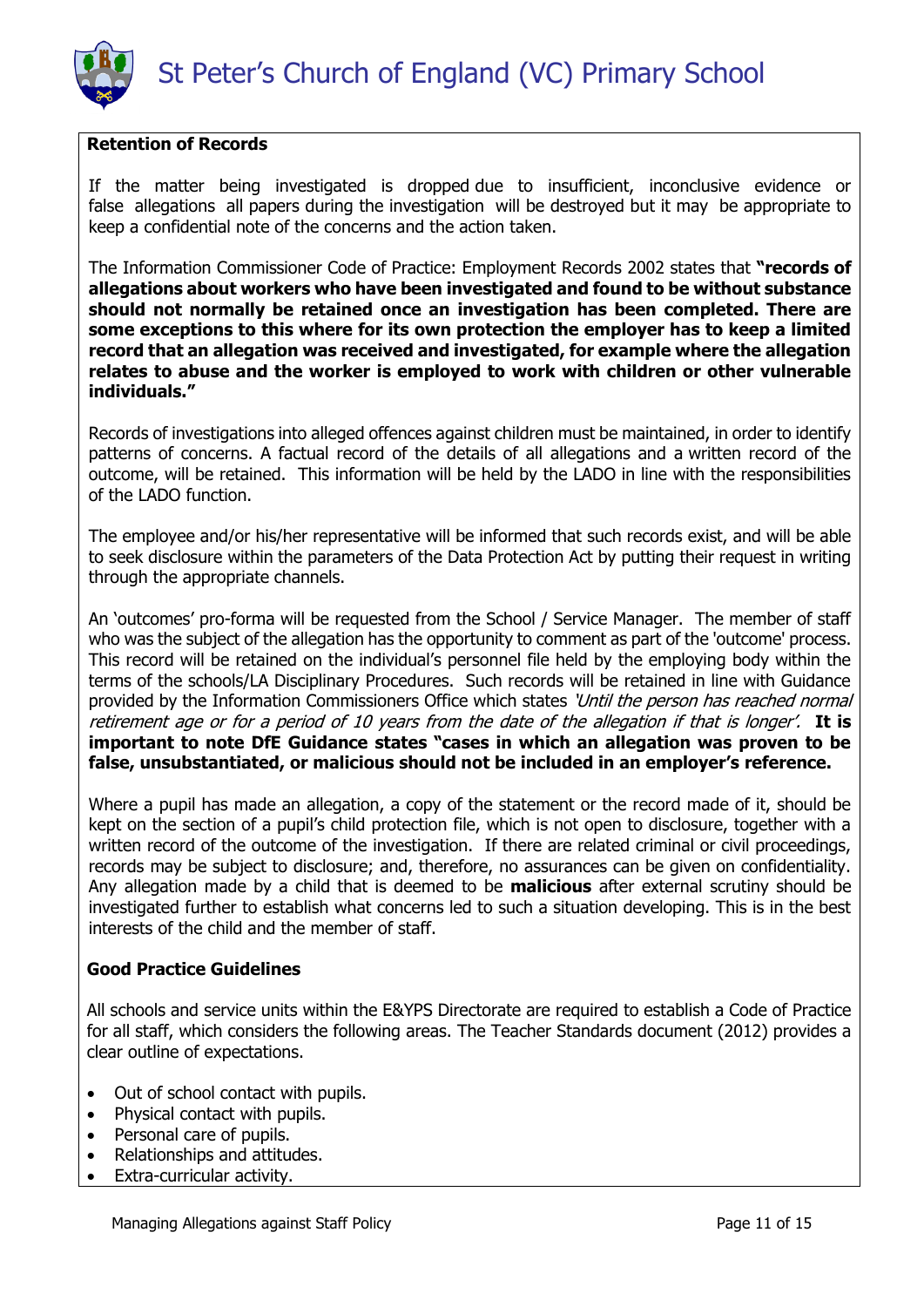

- Reporting of incidents.
- Risk Assessment and lone working
- Use of e-mail and mobile phones

'**Guidance for Safe Working Practice for Adults who work with Children and Young People 2009'** (published by the Allegations Management Advisors network on behalf of DCSF). This document can help to inform practice and can be accessed via the Child Protection and Safeguarding page on KELSI.

### **Flow Chart**



### **Protocol Agreed with Kent Police for the Release of Evidence**

In line with the requirements of DfE Guidance**: Working Together to Safeguard Children** the local authority has agreed a protocol with Kent Police for the release of evidence to inform Internal Disciplinary processes following the conclusion of Police involvement in the case.

"Wherever possible the Police should obtain consent from the individuals concerned to share the statements and evidence they obtain with the schools for disciplinary purposes. That should be done as their investigation proceeds rather than after it is concluded. That will enable the Police to share relevant information without delay and the conclusion of their investigation or any court case". (DfES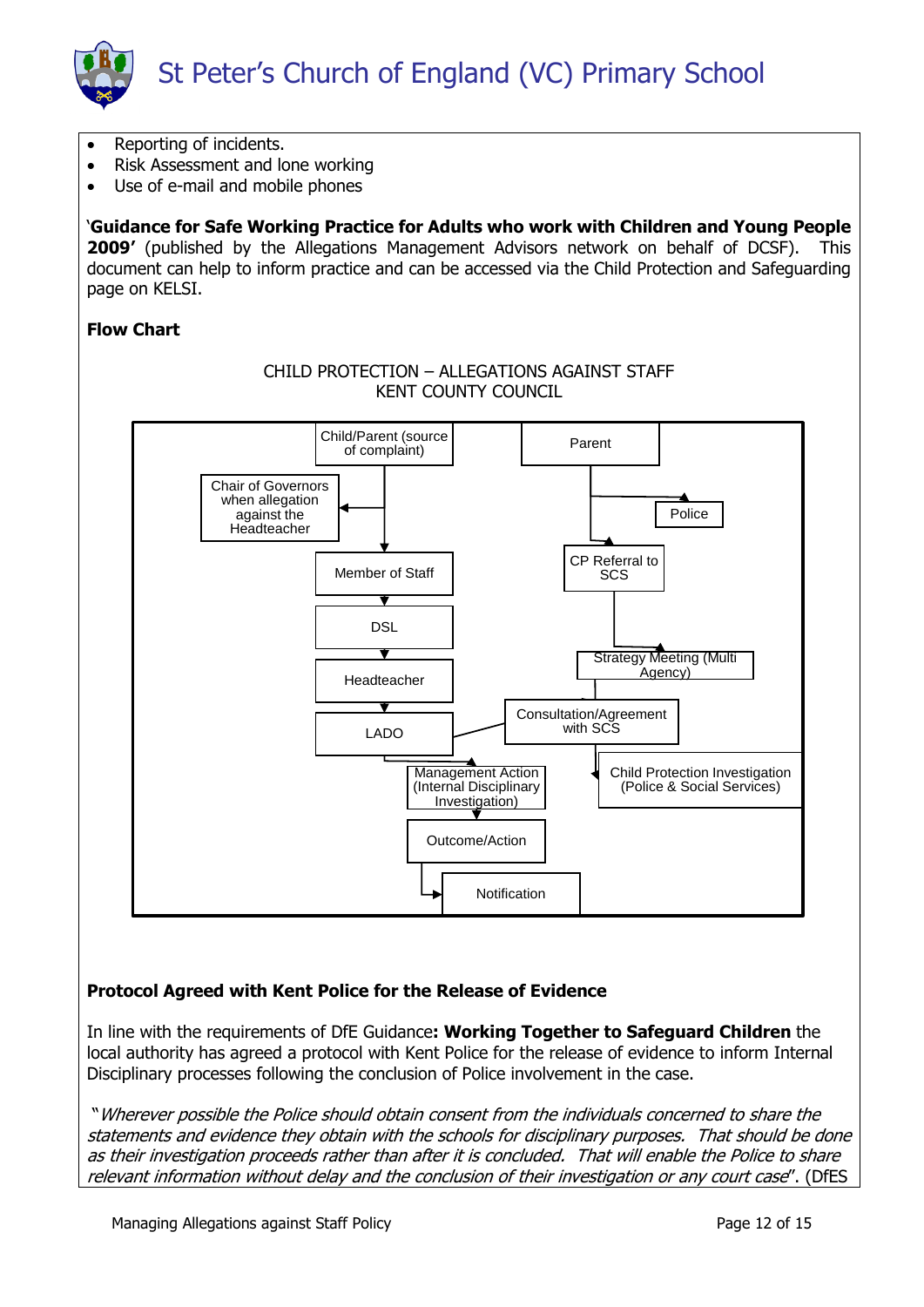

2006:244) The release of such evidence is vital to inform disciplinary investigations and to avoid witnesses, particularly children, having to be interviewed again.

To ensure that a consistent format is applied it has been agreed that all requests for the release of evidence should be channelled through the Children's Safeguards Team who provide support and guidance to schools whenever an allegation is made against a member of staff. This will avoid Kent Police being approached by a variety of schools. Chairs of Governing Bodies or Personal Advisers who would need to be validated before evidence is released.

Once the evidence has been received by the Local Authority Designated Officer (LADO) he will liaise closely with the School \ Service and Personnel Provider to ensure that information is shared appropriately.

In cases where statements have been taken from children via video recording in line with procedures for Achieving Best Evidence, a transcript of the recording prepared for court will be provided. In cases that do not proceed to court, however, it is unlikely that a transcript will have been taken. Under these circumstances it is unlikely that the video evidence will be released, as disclosures may be evident that have no bearing on the disciplinary investigation being undertaken. In such cases Kent Police have agreed to provide a summary of the evidence that is relevant to the disciplinary investigation.

It is recognised that this will not constitute primary evidence, but such information from Kent Police should suffice to inform a disciplinary process where the burden of proof is based on "balance of probability".

Information shared must be treated in the strictest of confidence and should only be made available to those involved in the disciplinary process.

### **RELEASE OF EVIDENCE REQUEST**

| To:          | <b>DCI Susie Harper</b><br>PPU - Force Headquarters, Sutton Road, Maidstone, Kent, ME15 9BZ |
|--------------|---------------------------------------------------------------------------------------------|
| From:        | Local Authority Designated Officer                                                          |
| <b>Date:</b> |                                                                                             |

It is understood that:

A Kent Police have undertaken a criminal investigation into the conduct of a member of staff for whom Kent County Council now wish to undertake an internal disciplinary investigation.

B Consent has been sought from the victim and witnesses to release their statements to KCC.

C Kent Police have concluded their criminal investigation.

The LADO, on behalf of KCC now seeks the disclosure of witness statements and / or ABE Video interviews taken by Kent Police for the sole purpose of use in the internal disciplinary investigation into the conduct of the member of staff. KCC understands that Kent Police policy N21 Child Protection, Clause 9 specifically deals with such a request.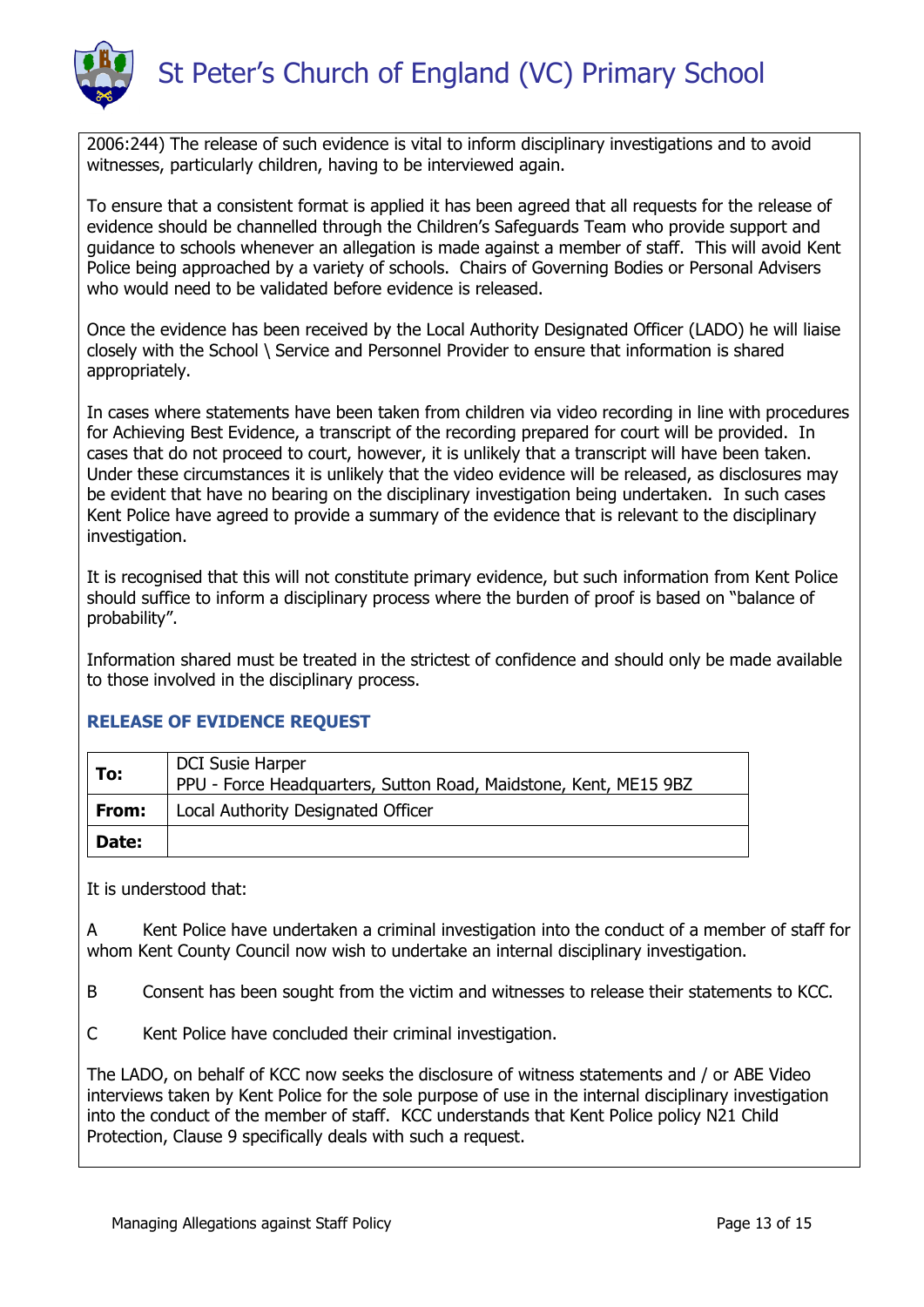

Please accept this pro-forma as a formal request for the release of victim and witness statements and / or crime reports as appropriate

# **REQUEST FOR RELEASE OF EVIDENCE**

|                                    | <b>Date</b>    |
|------------------------------------|----------------|
| <b>Name of</b>                     | οf             |
| <b>Victim/Complainant/Witness:</b> | Birth:         |
| Date of                            |                |
| <b>Complaint/Allegation:</b>       |                |
|                                    | <b>Date</b>    |
| <b>Name of Accused</b>             | οf             |
| (member of staff):                 | Birth:         |
|                                    |                |
|                                    |                |
| <b>Home Address:</b>               |                |
|                                    |                |
|                                    |                |
|                                    |                |
| <b>Name and Address of</b>         |                |
| <b>Employer</b>                    |                |
| (school or LA service):            |                |
|                                    |                |
|                                    | <b>Tel No:</b> |
|                                    |                |
| <b>P.P.U Officer:</b>              |                |

| <b>Police Area Office:</b>                   | <b>Tel No:</b> |
|----------------------------------------------|----------------|
| <b>Social Worker (where</b><br>appropriate): | <b>Tel No:</b> |
| <b>SCS Area Office:</b>                      | <b>Tel No:</b> |
| <b>LADO Making request</b><br>for release of |                |
| evidence                                     | <b>Tel No:</b> |

| <b>Type of Investigation:</b> | -------- |
|-------------------------------|----------|
|                               |          |
|                               |          |
|                               |          |
|                               |          |

**Date of Final Strategy Meeting (where applicable):** 

**Outcome of Police Investigation:**